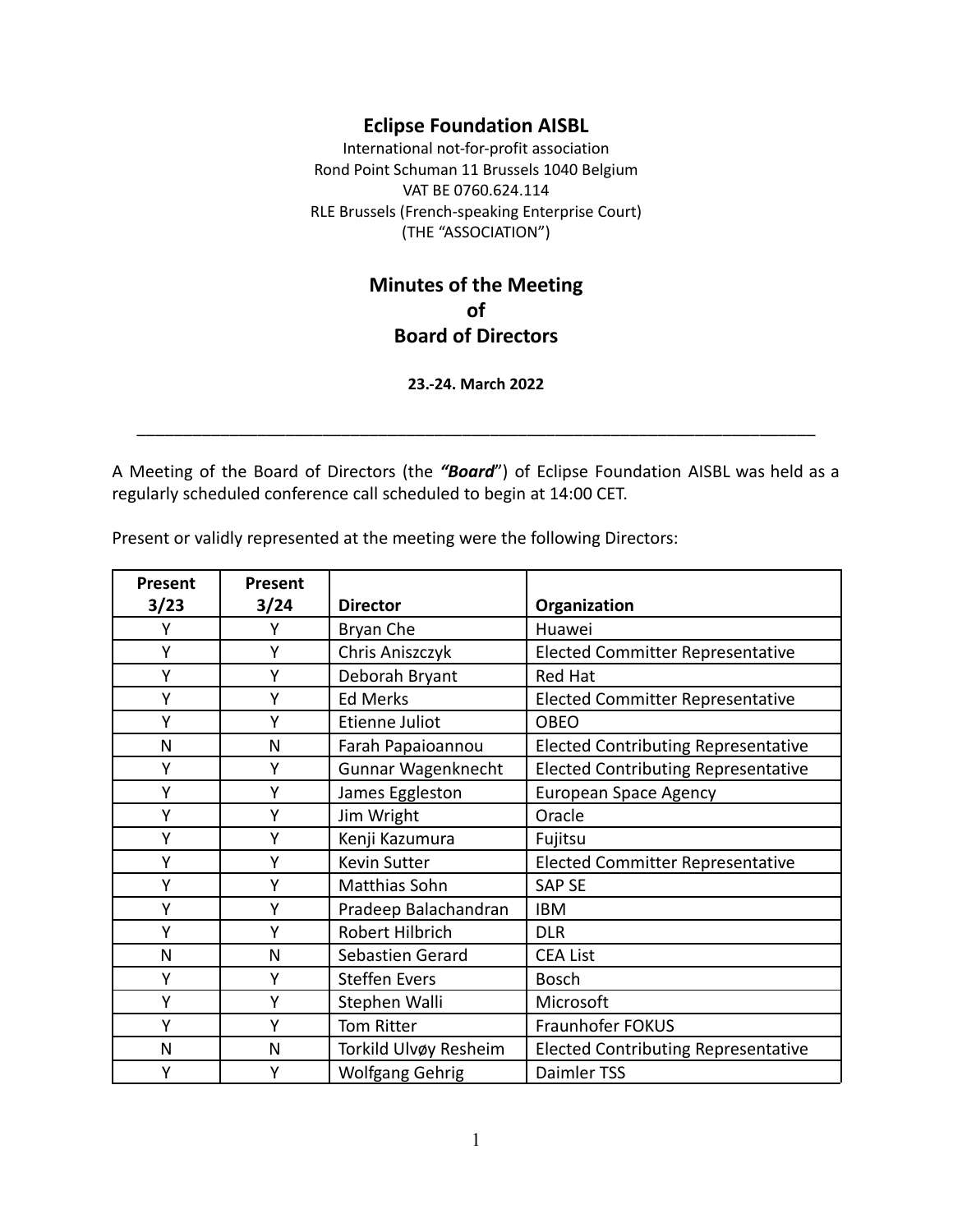Present at the invitation of the Board were Mike Milinkovich, Executive Director, Paul White, Secretary/Treasurer, and Gesine Freund of Eclipse Foundation AISBL, as well as Shelley Lambert and Matthew Kouzham, both of whom were recently elected as Committer Member representatives and will be joining the Board in April. Present at the invitation of the Board during portions of the meeting on March 24th was Wayne Beaton of Eclipse Foundation AISBL.

The following proxies were submitted to the Secretary by the following Board members: None

### **AGENDA**

The following agenda was proposed for the meeting, the materials for which were posted on the EF Board portal.

Day 1 - March 23, 2022:

- 1. Roll Call and Approval of Agenda
- 2. General Business
	- Eclipse Antitrust Policy
	- Approval of February 16, 2022 Board meeting full and abridged minutes
- 3. Approval of appointment of Wolfgang Gehring as Daimler TSS GmbH representative
- 4. Approval of committee charters
	- Finance Committee Charter
	- Compensation Committee Charter
	- IP Advisory Committee Charter
- 5. Approval of appointments to committees
	- Appointment of Bryan Che to Finance Committee
	- Appointment of Stephen Walli to Compensation Committee
	- Appointment of John T. McBroom to IP Advisory Committee
- 6. Approval of update to the updated 2022 Board meeting schedule
- 7. Approval of date and agenda for General Assembly meeting in June
- 8. Operations Update and Approval of Eclipse Foundation AISBL 2022 Budget
- 9. Update on status of IP process overhaul
- 10. Employee survey results
- 11. Discussion of changing membership fees of for-profit organizations that are Associate members
- 12. Update on introduction of "lightweight working groups"
- Day 2 March 24, 2022:
	- 13. Roll-call
	- 14.Retrospective of departing Board members
	- 15. Update on Eclipse management of trademarks
	- 16. EclipseCon 2022 Conference Update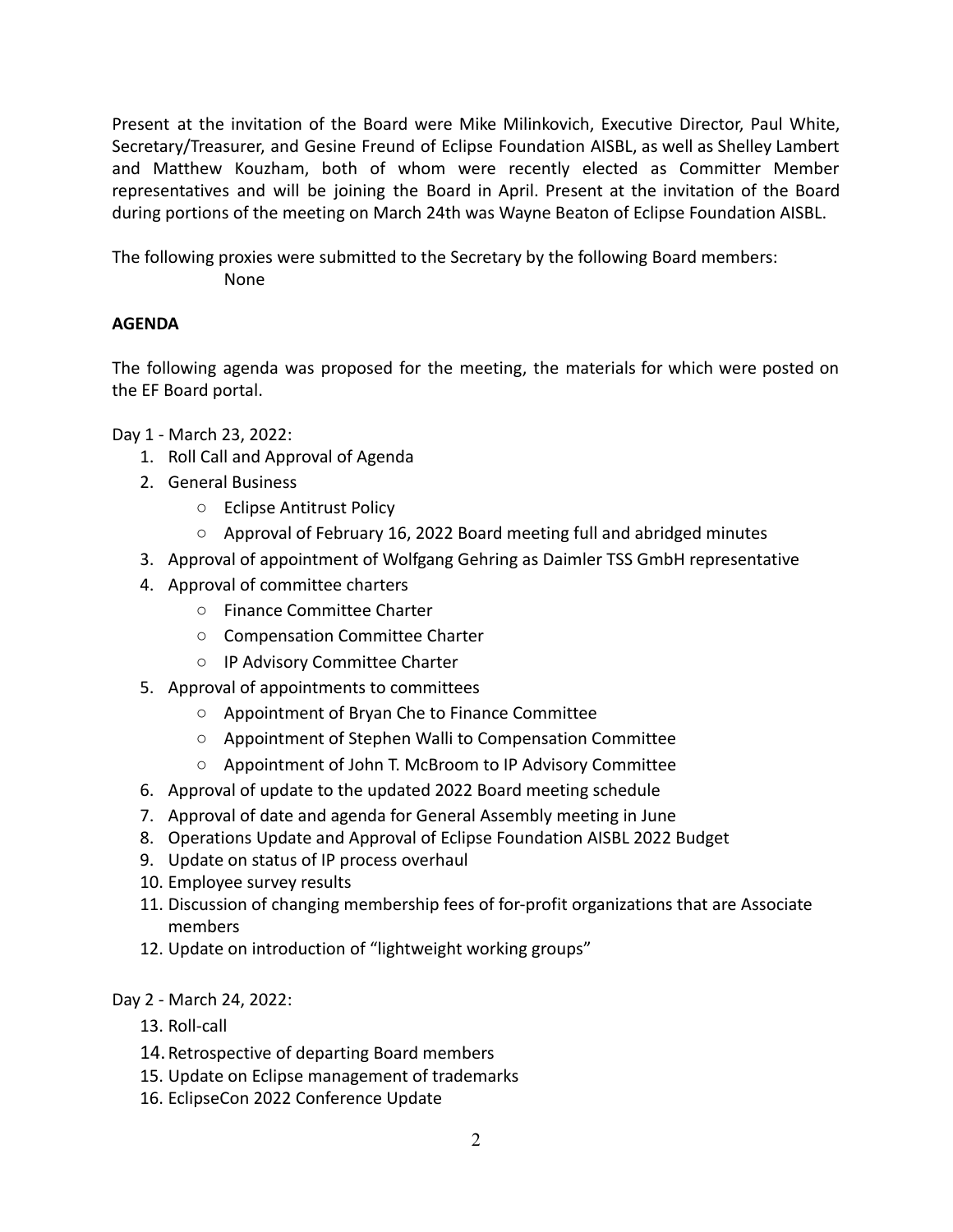- 17. Security working group concept
- 18. GitHub sponsorships for working groups (e.g. appropriate use of GitHub sponsors program)
- 19. Management reports
	- Membership Update
	- Projects Update
	- Working Groups Update

### Adjournment

### **VALIDITY**

The Secretary established from the attendance list that a quorum of members were present or properly represented, that the meeting had been validly convened, and the meeting could validly deliberate and decide on the matters listed on the agenda.

#### **GENERAL BUSINESS**

The meeting was called to order at 14:03 CET by Mike Milinkovich.

The Board agreed that for all decisions to be taken during the meeting, votes would be held by the Executive Director asking members to voice: a) those voting in favor, b) those voting against, and c) those abstaining.

#### 1. Approval of Agenda

Mike Milinkovich reviewed the agenda with the Board. With all Board members present or validly represented at the meeting voting in favor, the agenda was approved unanimously by the Board.

#### 2. General Business

a. Anti-Trust Policy

Mike Milinkovich reminded the Board of its obligations under the Foundation's Anti-trust Policy, attached as Appendix 2a.

b. Minutes

Mike Milinkovich introduced a discussion of the full and abridged minutes of the February 16, 2022 Board Meeting, attached as Appendix 2. With all Board members present or validly represented at the meeting voting in favor, the Board unanimously passed the following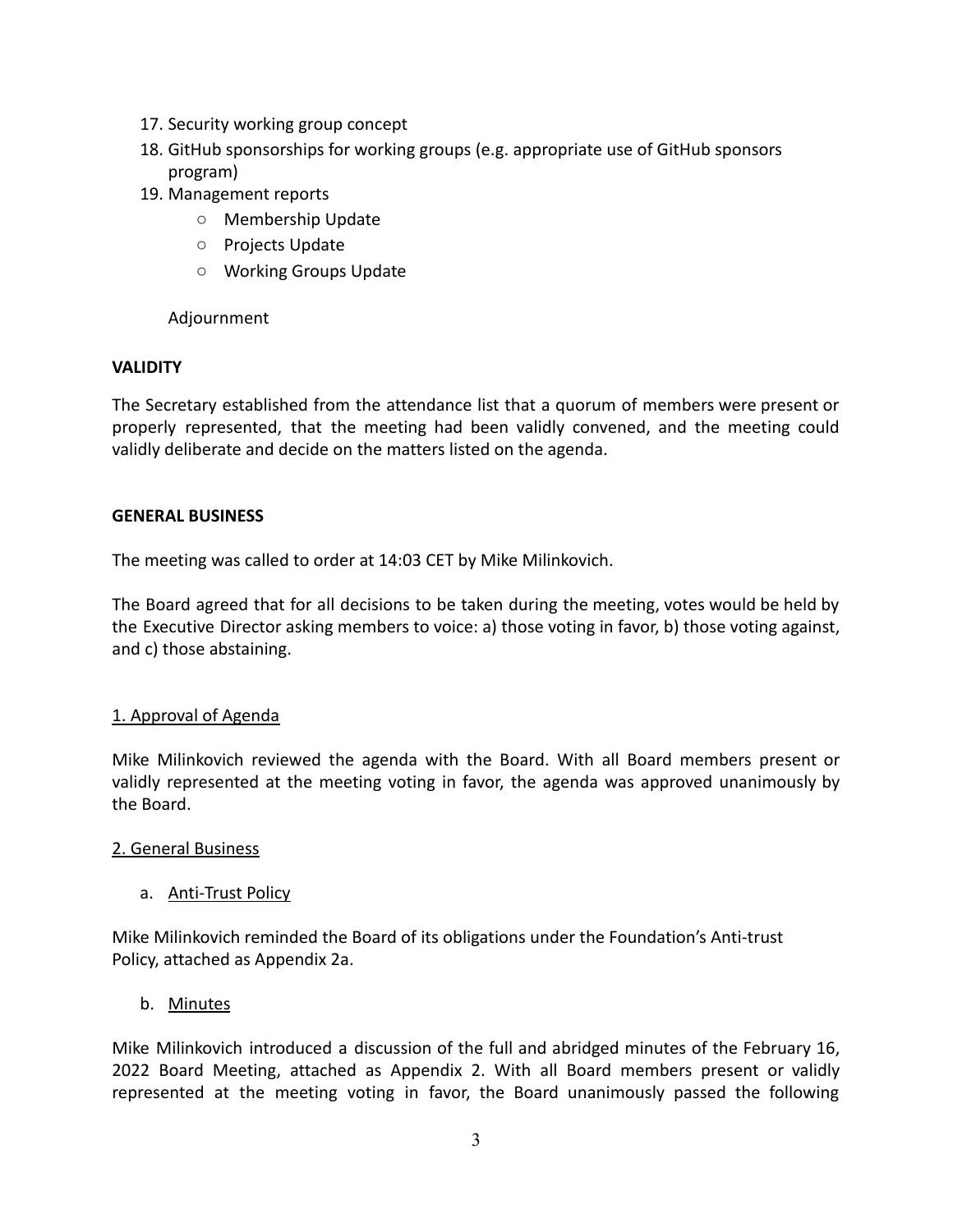resolution:

RESOLVED, the Board approves the draft minutes of the February 16, 2022 Board Meeting as circulated.

#### 3. Approval of appointment of Wolfgang Gehring as Daimler TSS GmbH representative

Mike Milinkovich informed the Board that Basem Vaseghi resigned as a Director of the Board. In accordance with Article 23.7 of the Bylaws, the Board must formally co-opt a replacement Strategic Member Director; Daimler TSS has proposed that Wolfgang Gehring be such replacement.

The Board unanimously passed the following resolutions:

WHEREAS, Basem Vaseghi has resigned as Director from the Board; therefore

RESOLVED, the Board approves, in accordance with Article 24.7 of the Bylaws, that Wolfgang Gehring is co-opted on behalf of Daimler TSS as Strategic Member Director, as that term is defined in the Bylaws, as from as the date of this meeting until the next general assembly that will decide on the new Board to be subsequently appointed. In accordance with article 27.1 of the Bylaws, his mandate will not be remunerated; and

RESOLVED FURTHER, the Board grants power to Ruth Wirtz, Laurent De Pauw, and Nora Myriam Lazar, attorneys-at-law with office at Bastion Tower, Marsveldplein 5, 1050 Brussels, or any other attorney-at-law from the firm Osborne Clarke, with office at the same address, each acting alone and with power to substitute, to act on behalf of the Eclipse Foundation AISBL in order to comply with the legal requirements resulting from these minutes, and in particular the publication of an extract of these minutes in the Annexes to the Belgian State Gazette and the updating of the Eclipse Foundation AISBL registration information at the register of legal persons of the Belgian Crossroads Bank of Enterprises. The proxies are authorized to sign every document, form, register, notification or letter and to take every necessary step towards the Enterprise Court, the one-stop business shops and the Belgian Crossroads Bank of Enterprises and more generally, to undertake any action necessary following these minutes.

#### 4. Approval of committee charters

Mike Milinkovich presented three committee charters to the board as follows, Finance Committee Charter (Appendix 4a), Compensation Committee Charter (Appendix 4b), and IP Advisory Committee Charter (Appendix 4c).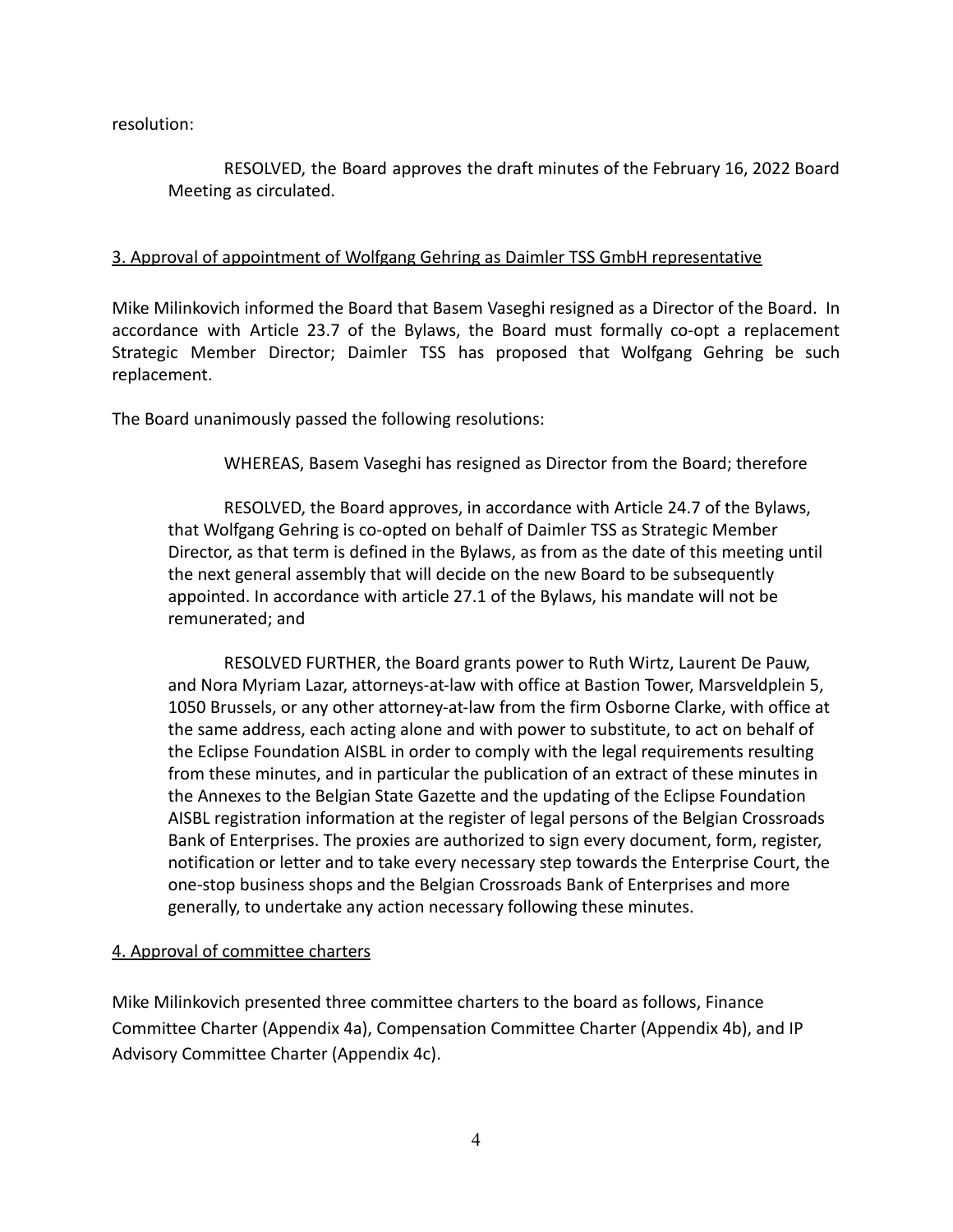The Board unanimously passed the following resolution:

RESOLVED, the Board approves the three Committee Charters as circulated and presented.

### 5. Approval of appointments to committees

Mike Milinkovich proposed that Bryan Che be appointed to the Finance Committee; resulting in the Finance Committee comprising of Bryan Che (Huawei Technologies Co., LTD.), Deborah Bryant (Red Hat), Donald Smith (representing Jim Wright of Oracle). Mike further proposed the appointment of Stephen Walli to the Compensation Committee, resulting in the Compensation Committee comprising of Pradeep Balachandran (IBM), and Stephen Walli (Microsoft Corp). Further, Mike explained that Anita Shaw is stepping down from her role on the IP Advisory Committee, he therefore proposed that John T. McBroom be appointed to the IP Advisory Committee, resulting in the IP Advisory Committee comprising of Jim Wright (Oracle), Valentina Boyet (SAP), Richard Fontana (Red Hat), Ed Merks (Elected Committer Representative), and John McBroom (IBM).

The Board unanimously passed the following resolutions:

RESOLVED, Bryan Che is appointed to the Board's Finance Committee.

RESOLVED, Stephen Walli is appointed to the Board's Compensation Committee.

RESOLVED, John T. McBroom is appointed to the Board's IP Advisory Committee.

Mike added that the Compensation Committee needs 1-2 additional members. Wolfgang Gehring raised that he would be interested in participating in that committee going forward.

## 6. Approval of update to the updated 2022 Board meeting schedule

Mike Milinkovich reminded the board members that the June Board meeting is scheduled to take place as a face-to-face meeting in Ottawa and was originally scheduled to take place on June 21.-22. Since this date overlaps with the Open Source Summit North America, a survey was held and the majority of the board members agreed with the alternatively suggested dates; therefore, Mike proposed that the June Board meeting be moved to take place on June 28.-29. 2022.

The Board unanimously passed the following resolution:

RESOLVED, the Board approves the June Board meeting to be held on June 28.-29., 2022.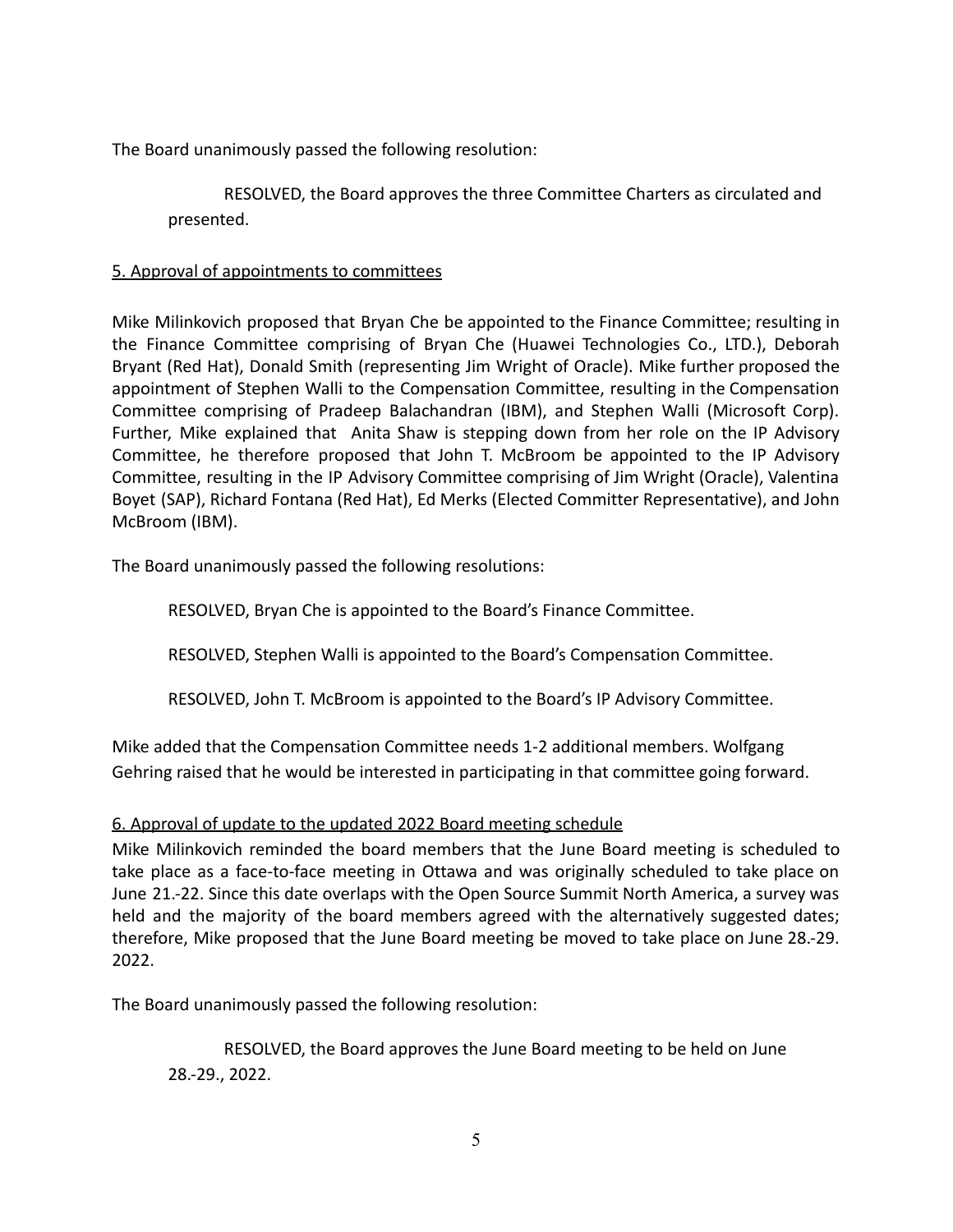### 7. Approval of date and agenda for General Assembly meeting in June

Mike Milinkovich provided a brief summary of the upcoming AGA, and proposed the following date and agenda for this meeting in June.

RESOLVED, the Board convenes an Annual Meeting of Members of the Association to be held on June 29, 2022 beginning at 15:00 CEST, with the following preliminary agenda (subject to further modifications thereto that can be made in accordance with the Bylaws):

### 1. Executive Director's Welcome

- 2. Appointment of the directors of the Board
- 3. Appointment of the observer to the Board
- 4. Approval of the 2022 budget as submitted by the Board
- 5. Approval of the 2020-2021 auditor's report as submitted to the Board

6. Approval of special proxy enabling legal counsel to publish notices to Belgian Gazette

RESOLVED FURTHER, the Board approves the Annual Meeting to be held at the Association's Operating Office located at: 2934 Baseline Road, Suite 202, Ottawa, ON, Canada, and further approves the possibility for the Members and any other participants or guests to participate, and as far as the Voting Members are concerned to vote, remotely through the use of the electronic communication system Zoom made available by the Association, the practicalities of which will be specified in the convening notice. The Secretary and/or the Executive Director composing the bureau of the Annual Meeting will, however, attend the Annual Meeting physically at the Association's Operating Office located at: 2934 Baseline Road, Suite 202, Ottawa, ON, Canada to ensure a smooth organization and running of the meeting as required by law.

RESOLVED FURTHER, to approve, in accordance with the Bylaws, that voting can be validly done (i) by electronic voting in real time or (ii) by electronic voting or voting by correspondence prior to the general assembly meeting.

### 8. Operations Update and Approval of Eclipse Foundation AISBL 2022 Budget

Paul White presented an overview and status update on operations and Eclipse Foundation AISBL 2022 budget.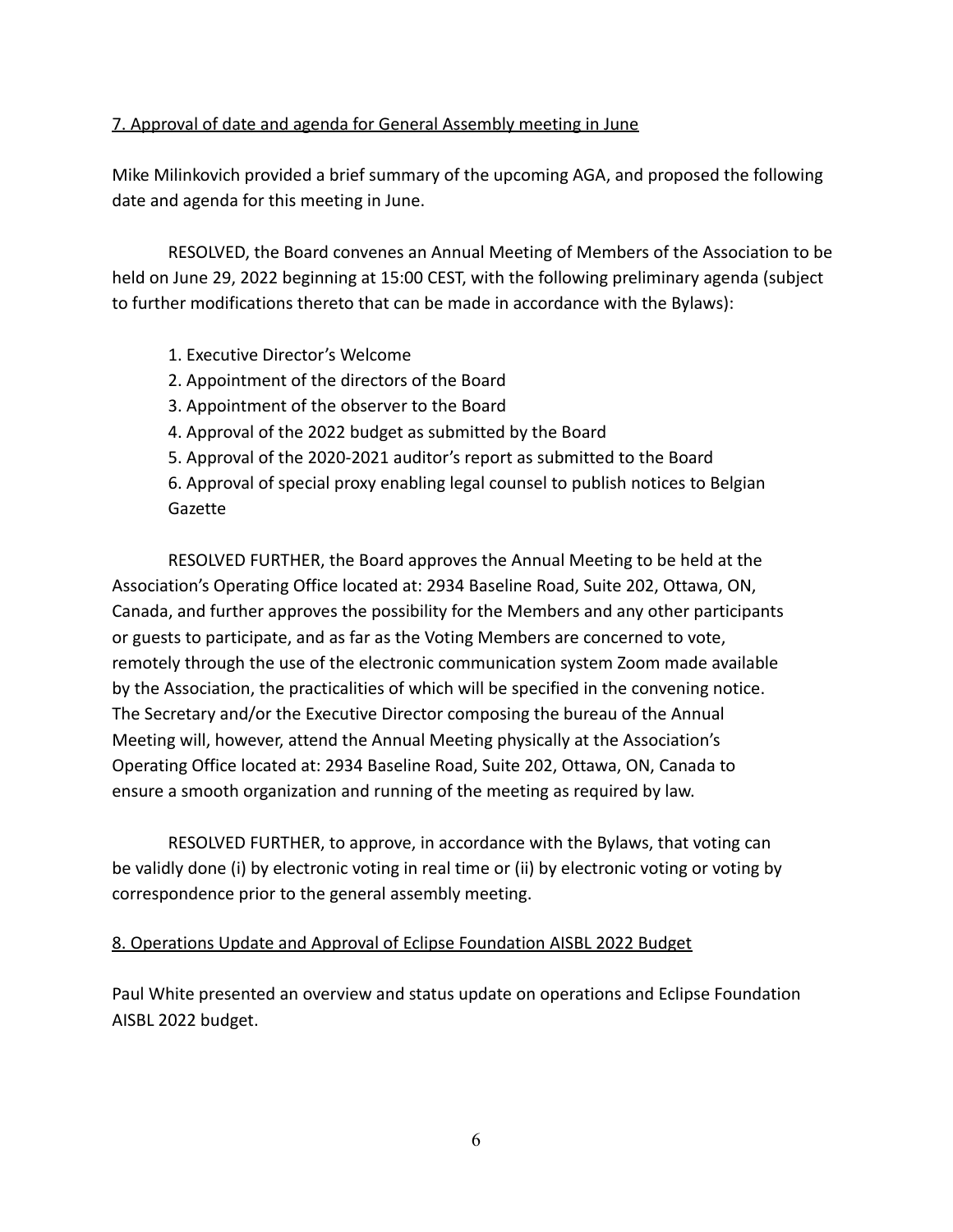As part of the Operations Update, Paul presented management's financial updates in relation to the 2022 budget for the Eclipse Group which was approved in December 2021; there was no need for any changes to the approved budget at this time.

Paul also informed the Board that the sale of Eclipse Foundation Europe GmbH from Eclipse.org Foundation, Inc. (EF-US) to Eclipse Foundation AISBL (EF-BE) was completed on February 16, 2022. Paul reminded the Board that this action was approved by both the EF-US and EF-BE Boards in 2021 as part of the Foundation's International Strategy.

Paul also introduced a proposed budget for fiscal year 2022 for Eclipse Foundation AISBL. Paul explained the revenues for Eclipse Foundation AISBL as a percentage of the overall Eclipse Group revenues continue to grow based on the revenue recognition model adopted by the Eclipse group for members migrating from EF-US to EF-BE. Paul stated that this has led to the significant budget increase of revenues to 7.5M€ in 2022, as well as the associated budget increase in expenses to 7.7M€ in 2022. The Finance Committee reviewed and approved the Eclipse Foundation AISBL budget, and recommended that the Board approve it as the Association's 2022 Budget.

RESOLVED, the Board approves the 2022 Eclipse Foundation AISBL budget as presented, and recommends that the General Assembly approve it as the Association's 2022 Budget at the Annual General Assembly meeting.

### 9. Update on status of IP process overhaul

Mike Milinkovich provided an update of the overhaul of the IP Due Diligence Process. Mike reminded the Board he had first provided an overview of the overhaul in February, 2022, and that he was wanting to provide further details on management's progress. In particular, Mike explained that revisions would be required to the IP Policy in order to support the overhaul, and that the target date for the Board to consider adopting these modifications is the June Board meeting. He also explained that management will socialize the changes associated with the overhaul with the committer community over the coming months, and that he expects the changes represented by the overhaul to be well received.

### 10. Employee survey results

Paul White informed the board members that the Foundation conducted an employee survey, using the Lattice platform, and presented the key results.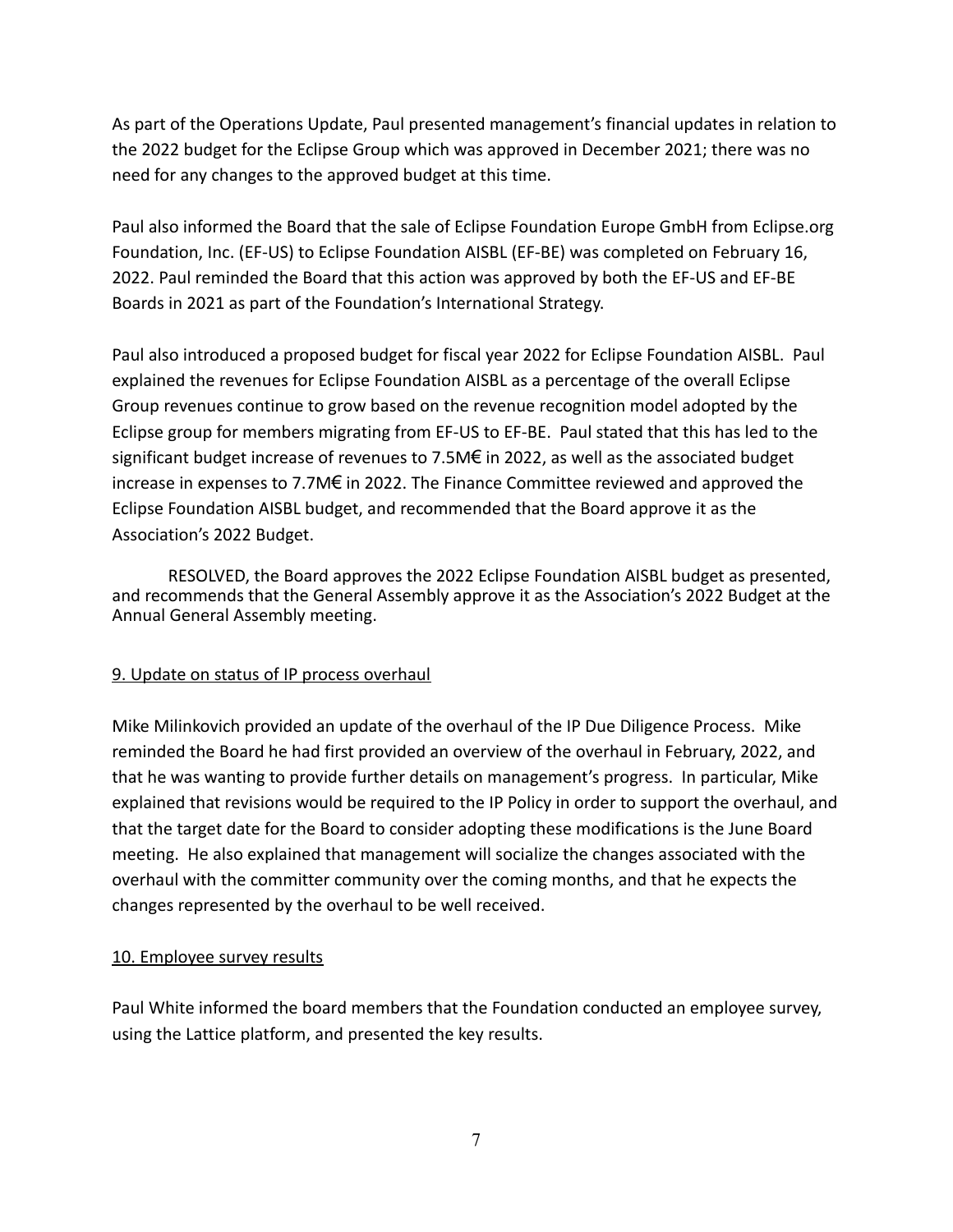Paul stated the results overall were very positive and that management is pleased with the outcome. Mike went on to explain that the Foundation has been emphasizing with staff over the past 3+ years its four core values of service, respect, collegiality, and professionalism, and believes that emphasizing these has served the Foundation and its staff very well.

# 11. Discussion of changing membership fees of for-profit organizations that are Associate members

Paul White introduced a discussion of potentially changing membership fees of for-profit organizations that are Associate members.

Paul explained that Associate members often make significant contributions to the Foundation and towards achieving the Foundation's Purposes. However, the justification for offering lower fees to for-profit organizations to participate as Associate members rather than Contributing members no longer exists. Indeed, the current lower fee structure for for-profit Associate members serves as a disincentive to have for-profit organizations actively participate in the Foundation, and in particular in many of the Foundation's working groups.

Paul emphasized the proposal would not change the fees for any other Associate members other than for-profit Associate members, and thus to leave the fees for Associate members other than for-profit organizations as they are currently defined.

## 12. Update on introduction of "lightweight working groups"

Mike Milinkovich presented a proposal of a lighter weight working groups model. Following an extensive discussion, it was established that a Board working group will convene over the next few weeks to further discuss the proposal.

## **Day 2 - March 24, 2022**

## 13. Roll Call and welcome back

The meeting was again called to order at 14:03 CET by Mike Milinkovich. The Secretary did roll call again, and again established from the attendance list that a quorum of members continued to be present or properly represented, and the meeting could validly deliberate and decide on the remaining matters listed on the agenda.

## 14. Retrospective of departing Board members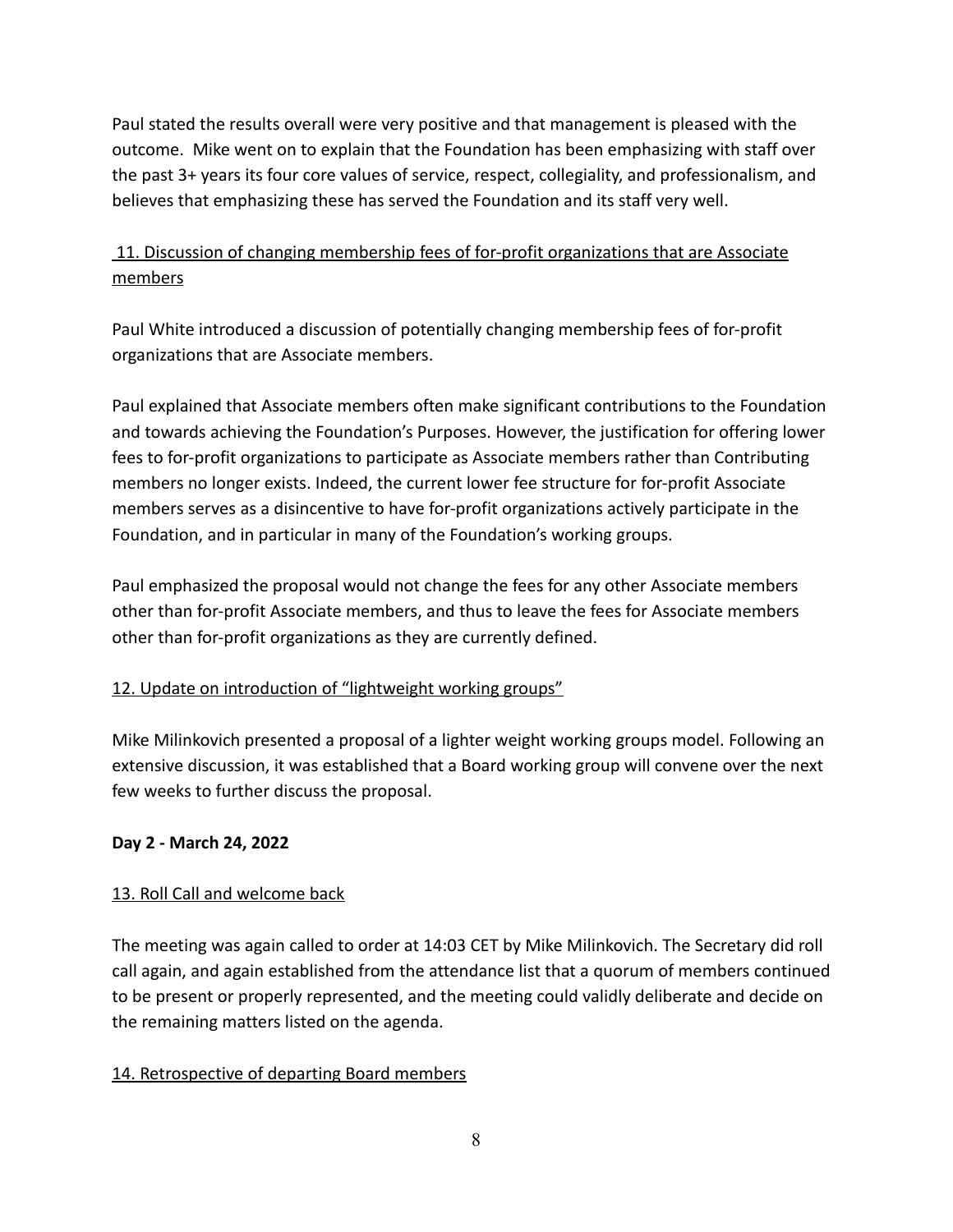The Board members joined Mike Milinkovich in thanking the two outgoing Board members, Kevin Sutter and Chris Aniszczyk, for their many contributions.

### 15. Update on Eclipse management of trademarks

Wayne Beaton updated the Board on the Foundation's management of trademarks and domains, the related materials for which are attached as Appendix 15.

## 16. EclipseCon 2022 Conference Update

Paul White provided an update and the plan for the 2022 EclipseCon, which will be held as an in-person event on October 24-27, 2022 in Ludwigsburg, Germany, the related materials for which are attached as Appendix 16.

### 17. Security working group concept

Mike Milinkovich introduced a discussion on a security working group concept with the aim to fund, collaborate on, and prioritize enhancements to our security-related processes and infrastructure.

Following an initial discussion, it was established that a Board working group will convene over the next few weeks. Alternative funding proposals will be presented at a future board meeting.

## 18. GitHub sponsorships for working groups (e.g. appropriate use of GitHub sponsors program)

Paul White informed the Board of the Foundation's intent to begin a pilot program that enables working groups to leverage the Github Sponsors program. Paul informed the Board the Adoptium working group would be the first to begin accepting funds through the Github Sponsor program as the test for this pilot, which will be evaluated after 6 months of operation.

### 19. Management reports

### Membership Update

Mike Milinkovich updated the Board on the current status of the Membership and the new members that have joined the Foundation since the October, 2021 Board meeting, the related material for which is attached in Appendix 19A.

### Projects Update

Mike Milinkovich provided to the Board a summary of the Foundation's projects, the related